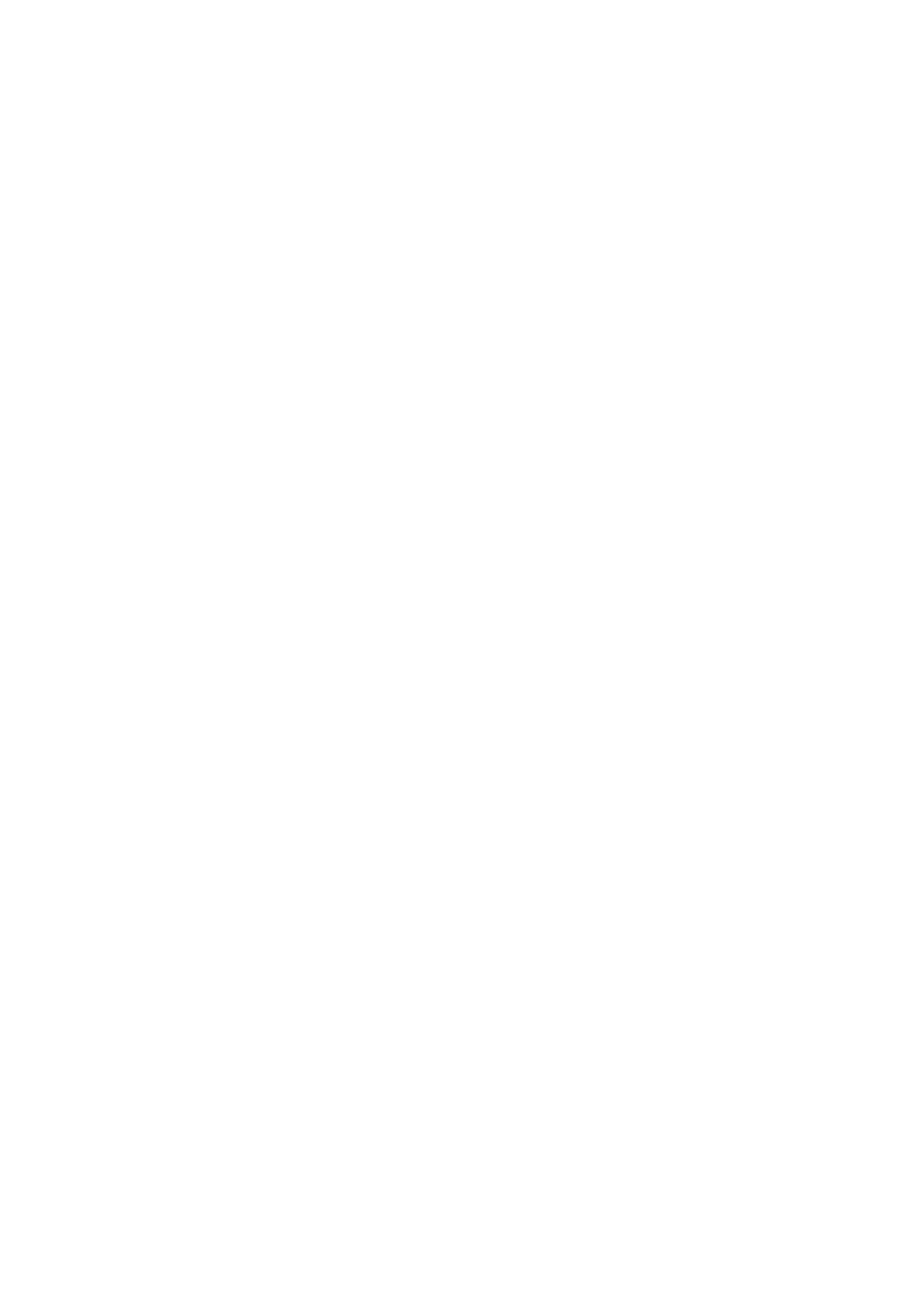This paper outlines the formulation process for WFP's new gender policy (2015–2020), and presents early findings and emerging themes for the Board's consideration and discussion. It is not a draft of the policy.

- 1. In the first half of 2014, a working group coordinated by the Gender Office formulated terms of reference (TOR) for a consultant to draft a policy document; the TOR were approved by the Deputy Executive Director. They indicate that the document should include clear analysis specifying WFP's comparative advantage in working on gender issues, and that the policy should be closely linked to fulfilment of WFP's mandate, which includes promoting gender equality in emergency responses. The policy document should also:
	- a) develop a common understanding and vision of gender across WFP, and a related theory of change;
	- b) apply a bottom-up approach based on experience and processes from country offices and including consultations at the regional level;
	- c) focus on the country level, rather than Headquarters;
	- d) include a results framework based on the policy's theory of change and the corporate Strategic Results Framework, which starts from the intended results, with strategies and actions designed accordingly; and
	- e) focus on systemic change and cost-neutral activities such as the investment of WFP staff time – where feasible.
- 2. As recommended in the 2013 evaluation, the new policy should identify the gender-related results to which WFP operations and programmes will contribute, including a statement of "what gender means for WFP". The policy should be clearly connected to both the Strategic Results Framework and the management results framework. A strong evidence-based narrative in the policy document should link gender to WFP's mandate and state WFP's comparative advantage in addressing gender issues. The draft policy document should include a theory of change and expected results for beneficiaries under each Strategic Objective.
- 3. As part of the overall context for the policy, explicit links to the Zero Hunger Challenge and the post-2015 sustainable development agenda will be made. The primary purpose of the policy is to facilitate more effective operations by enhancing gender mainstreaming, bearing in mind that gender equality is universally recognized as a human right through the Convention on the Elimination of all Forms of Discrimination against Women.
- 4. Figure 1 shows the documents and processes that guide the formulation of the new policy.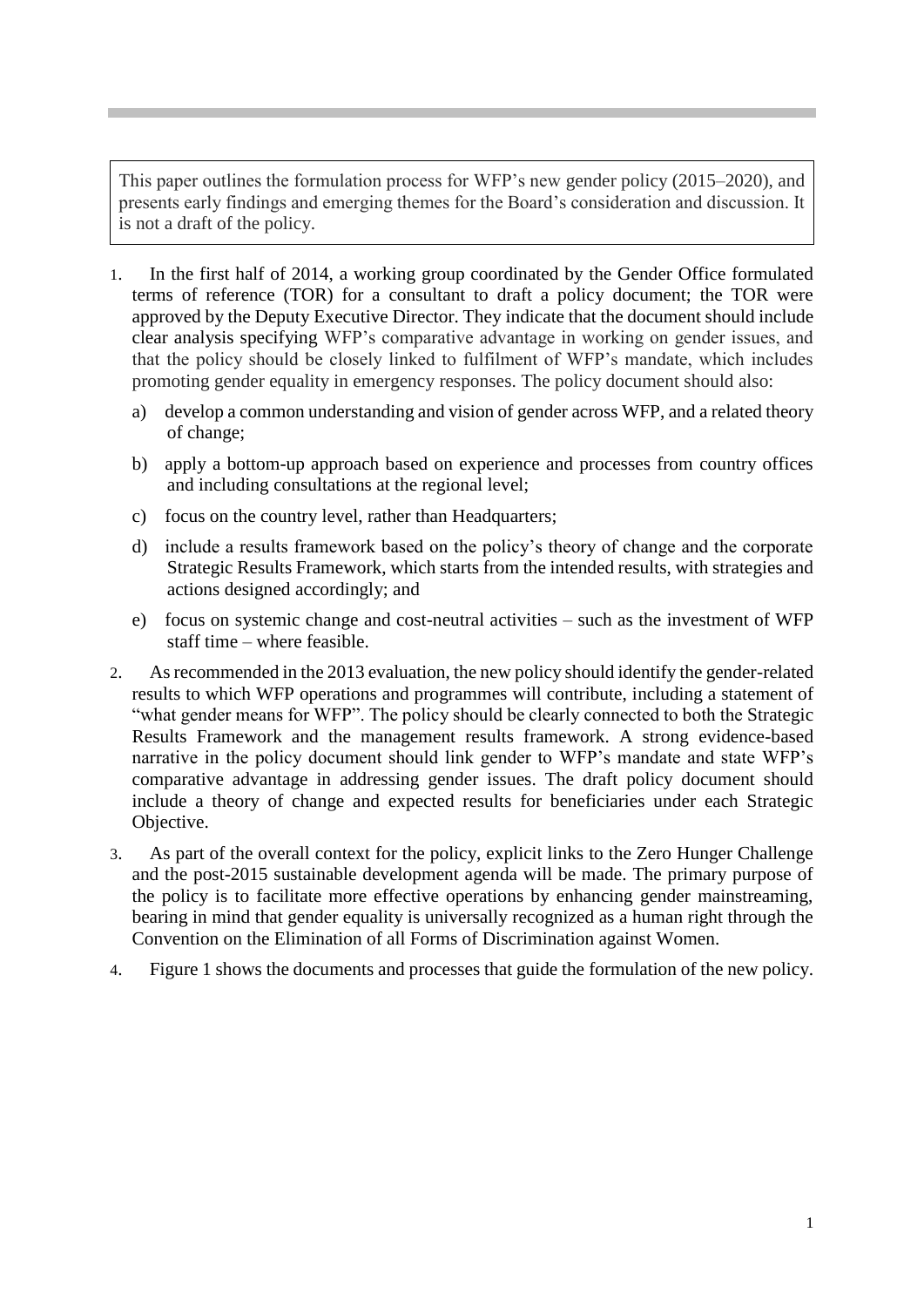

**Figure 1: Building blocks for the new gender policy**

UN Swap: United Nations System-wide Action Plan on Gender Equality and Empowerment of Women QCPR: Quadrennial Comprehensive Policy Review

- 5. To ensure broad-based ownership and coherence, consultations are being held with a representative sample of WFP staff; two reference groups have been established – one internal (IRG) and one external (ERG).
- 6. Table 1 presents the programme of work for development of the policy.

| TABLE 1: PROGRAMME OF WORK FOR THE 2015-2020 GENDER POLICY                |                              |  |
|---------------------------------------------------------------------------|------------------------------|--|
| <b>Activity</b>                                                           | <b>Date</b>                  |  |
| Introductory meeting in Rome                                              | 25–27 August 2014            |  |
| Desk review and preparation of consultations                              | Late September/early October |  |
| First regional consultation in Panama                                     | $21-22$ October              |  |
| Online seminars with IRG, ERG and the Executive Management Group<br>(EMG) | 6–8 November                 |  |
| Regional consultations in Dakar and Johannesburg                          | $13-14$ and $18-19$ November |  |
| Online consultations with IRG, ERG and EMG                                | 1 December                   |  |
| First informal consultation with the Board                                | 9 December                   |  |
| Regional consultation in Nairobi                                          | 15–16 December               |  |
| Regional consultations in Bangkok and Cairo                               | 8-9 and 11-12 January 2015   |  |
| Online seminars with IRG, ERG and EMG                                     | Second half of January       |  |
| Preparation of first draft and validation workshop with IRG and ERG       | Mid-February                 |  |
| Preparation of second draft                                               | Late February/early March    |  |
| Second informal consultation with the Board                               | 3 March                      |  |
| Submission of final documents                                             | End of March                 |  |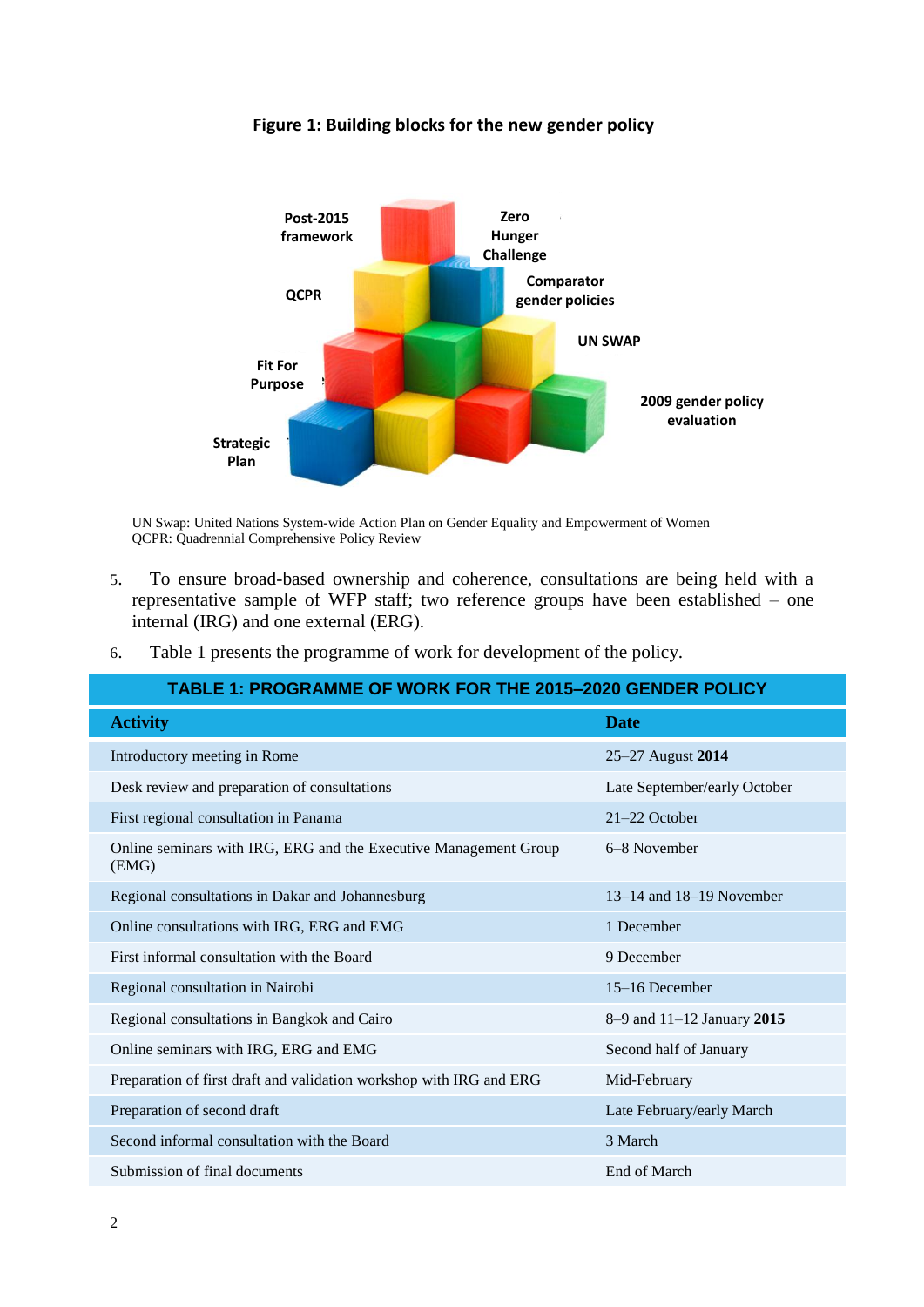- 7. Representatives from as many country offices as possible are invited to participate in the consultations being held at each regional bureau. The first consultations, in Latin America and the Caribbean and West Africa, were followed by online seminars with the IRG and the ERG. The EMG was also briefed on progress to date during its November retreat. Updates on the southern Africa consultation and the IRG/ERG/EMG follow-up will be provided at the Board informal consultation on 9 December.
- 8. Themes emerging from the consultations include the need to:
	- $\triangleright$  correct the misconception that gender issues concern only women;
	- $\triangleright$  explain why gender issues are important, using an evidence-based approach rather than the current intuitive one;
	- $\triangleright$  adopt a participatory process to add value to the policy development process;
	- ensure commitment from country offices, regional bureaux and Headquarters management;
	- $\triangleright$  involve other areas besides programming logistics, administration, human resources, procurement, etc.;
	- $\triangleright$  ensure that the policy is complemented with advocacy and capacity development processes and practical tools, clear roles and responsibilities, technical expertise and resources;
	- $\triangleright$  balance the global policy with context-specific guidance;
	- $\triangleright$  explore new areas of work that are relevant to achieving the Zero Hunger Challenge and for which partnerships might be needed, such as the care economy, violence against intimate partners, family planning, urbanization, and involving men, adolescents and boys;
	- $\triangleright$  ensure coherence between the gender policy and other new policies, such as the resilience policy and the People Strategy; and
	- $\triangleright$  ensure coherence between gender-related policies, practices and systems that are internal to WFP and the gender policy, which concerns beneficiaries.
- 9. To maximize the benefits from consultations and to broaden ownership of the new policy across WFP, the second day of each two-day regional consultation is devoted to developing a theory of change. These will form the basis for the policy's overall theory of change, which will be essential in guiding implementation. Figure 2 outlines the first theory of change, developed during the Latin America and the Caribbean consultation.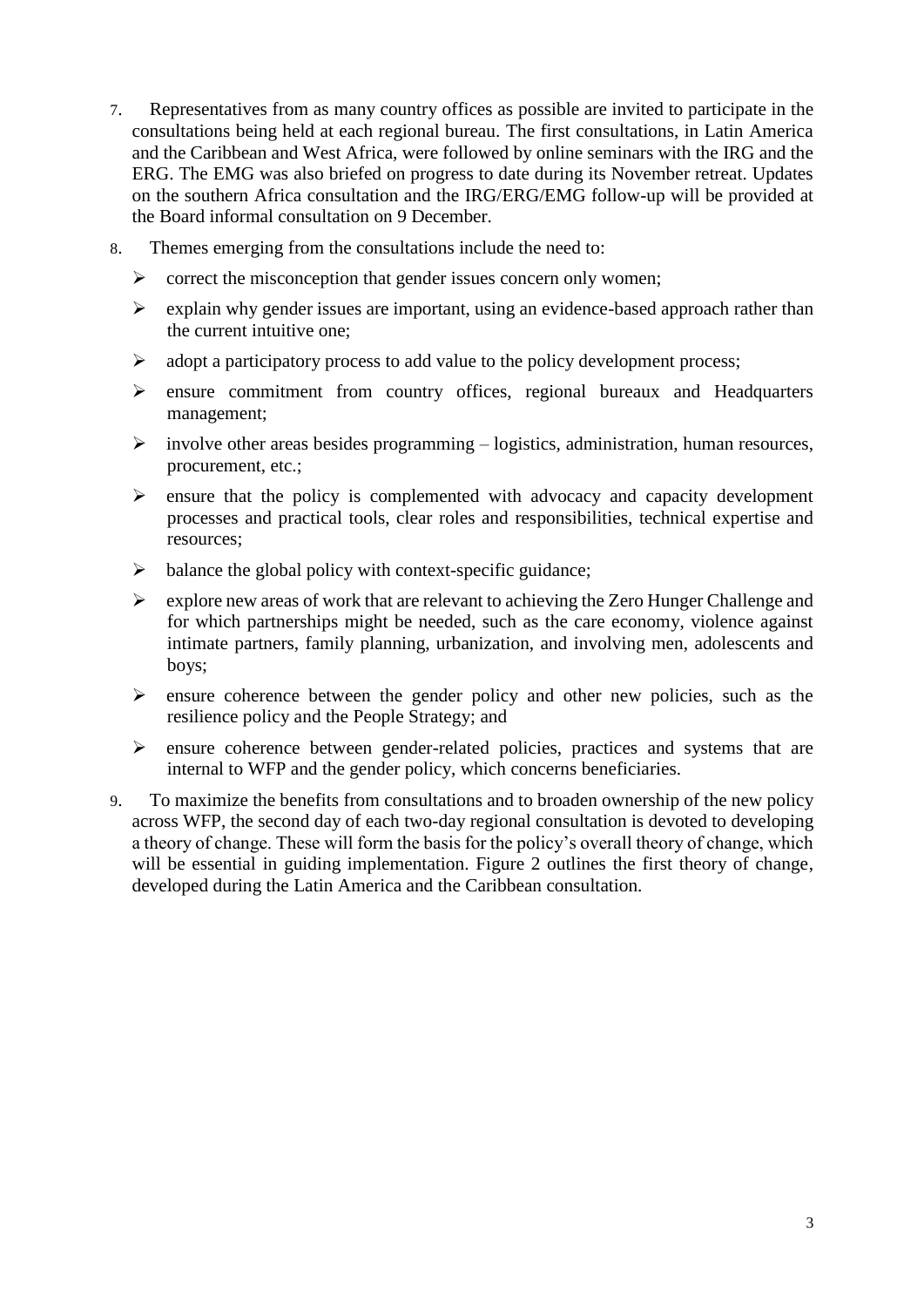#### **Theory of change model for WFP Gender Policy 2015–2020 Figure 2: Theory of change model for WFP Gender Policy (2015–2020)**

Panama regional consultation exercise with input from 4 groups (21 participants)



- 10. Emerging issues from each regional consultation are collated and presented at the online seminars with the IRG and ERG for comments and inputs. The EMG is updated after each consultation and asked to validate processes and contents for the future draft policy.
- 11. These measures, and the recent capacity assessment exercise, will contribute to a growing body of knowledge on the skills, confidence and expertise of WFP staff regarding the mainstreaming of gender equality goals in all WFP operations and programmes.
- 12. This informal consultation with the Board provides an opportunity for the Secretariat to obtain early guidance on all areas that will contribute to formulation of the draft policy, particularly its:
	- $\triangleright$  building blocks;
	- $\triangleright$  evidence base;
	- $\blacktriangleright$  theory of change; and
	- $\triangleright$  development process.
- 13. The Annex provides a checklist of elements from the building blocks that inform formulation of the 2015–2020 WFP gender policy. The Secretariat seeks the Board's guidance on the relevance and completeness of this checklist, and its support for the policy development process to date.

"Critically, the *rigour of technical scrutiny and approval* was inadequate [in the 2009 Gender Policy]. The Executive Board provided the final endorsement and sign-off for the Policy at its first session in 2009, with informal consultations having taken place previously. Technical issues were raised, such as the absence of a focus on gender in emergencies by members. However, these were not referred back to WFP for incorporation, or for any redrafting to take place. Within the same session, questions were raised and endorsement provided. Little technical scrutiny or oversight was therefore available as part of the Policy approval process. Both this, and the lack of further raising of the Gender Policy on the Executive Board's agenda until 2012, imply little intensive engagement by the Executive Board in the Policy development/approval process and its implementation."

*Evaluation of WFP's 2009 Gender Policy: This Time Around?* page 37 (OEV/2013/008; summary evaluation report available as WFP/EB.1/2014/5-A)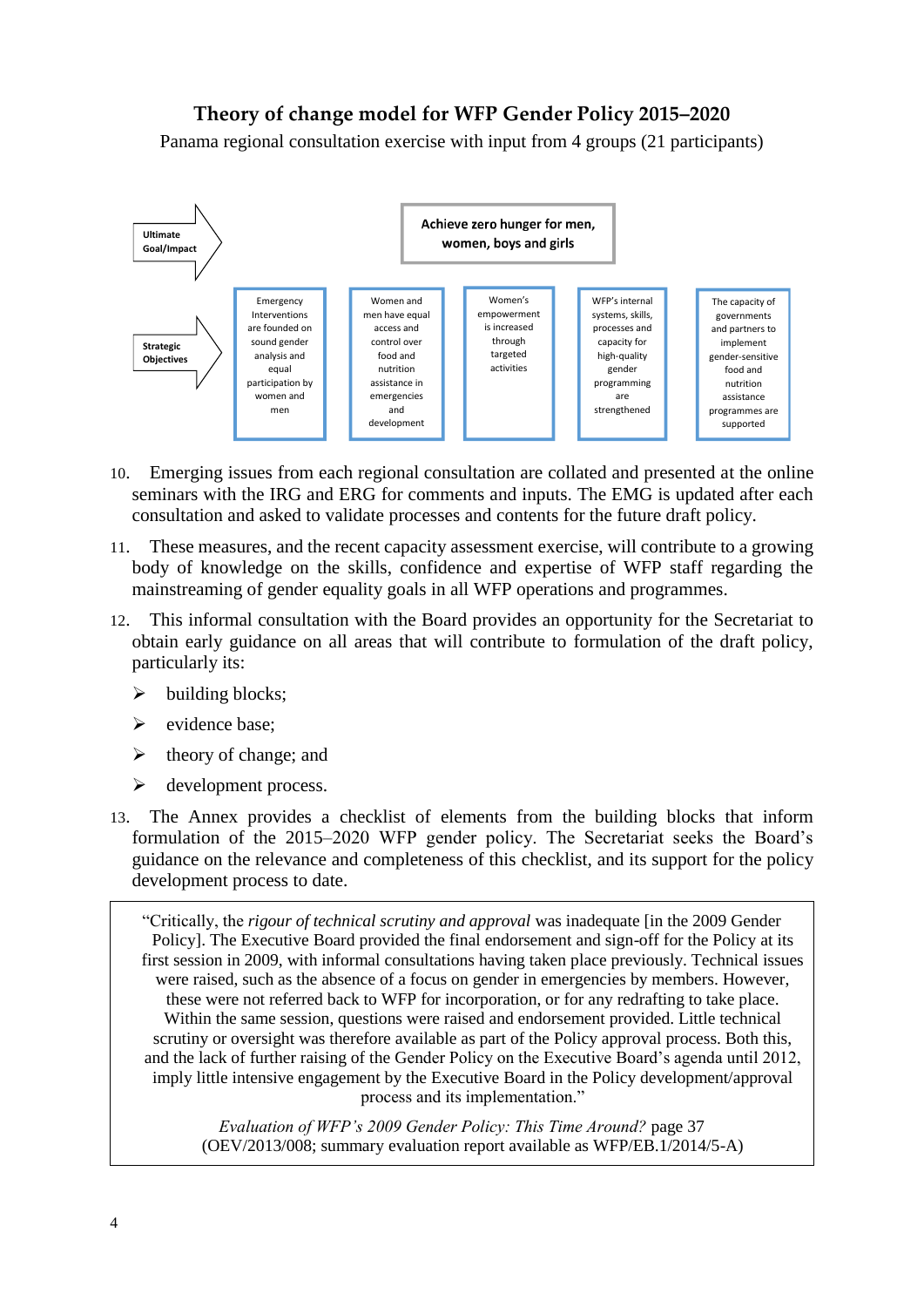# **WFP gender policy checklist**

*Does the policy draft include/reflect the following?*

### **Recommendations from the 2009 gender policy evaluation**

Clear identification of the gender-related results to which WFP will contribute

Statement of "what gender means for WFP"

Inputs and content on gender-in emergencies, as 80 percent of WFP's work is in emergency response

Evidence-based narrative showing the links between gender and WFP's mandate

Statement of WFP's comparative advantage in gender

A theory of change through to expected results for beneficiaries, by Strategic Objective:

Strategic Objective 1

Strategic Objective 2

Strategic Objective 3

Strategic Objective 4

A credible framework for action

Guidance from a WFP-wide, high-level steering group, which draws on the resources of a technical advisory group comprising internal and external expertise

Intensive scrutiny of the policy, including Board oversight and approval

Resourcing: "seed funding" for the first two years of policy implementation, provided by donors and from WFP. Resource availability should be clarified in advance to facilitate planning and prioritization

Broad and deep consultations, particularly at the field level

Review of partnerships

Sound dissemination strategies

Adequate time for a rigorous process

#### **UN-Women guidance on developing policies for gender equality and women's empowerment (GEWE)**

Introduction and background

Note of relevant inter-governmental mandates

Reference to the Chief Executives Board policy on GEWE and the United Nations System-wide Action Plan on Gender Equality and Empowerment of Women (UN SWAP). Mention of:

any previous GEWE policies and/or action plans

the vision for WFP at the end of the policy period

the policy development process

inclusion of both gender mainstreaming and the equal representation of women

outline of the policy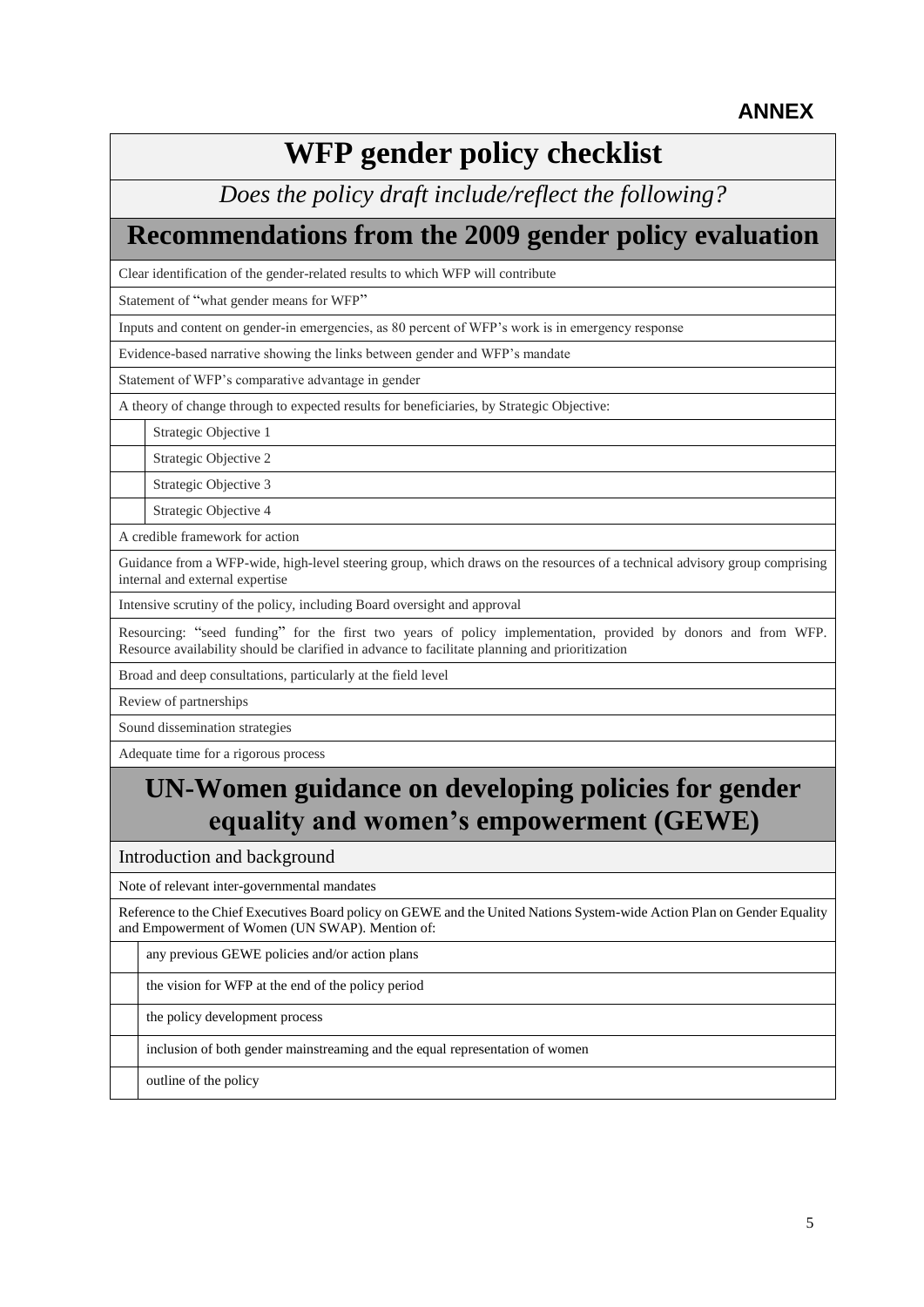| Context                                                                                                                                                                                                                                                                                                                                                                                                                                                           |                                                                                                   |                                                                                                                       |  |
|-------------------------------------------------------------------------------------------------------------------------------------------------------------------------------------------------------------------------------------------------------------------------------------------------------------------------------------------------------------------------------------------------------------------------------------------------------------------|---------------------------------------------------------------------------------------------------|-----------------------------------------------------------------------------------------------------------------------|--|
|                                                                                                                                                                                                                                                                                                                                                                                                                                                                   | Context for the policy: the inequalities on which WFP plans to work                               |                                                                                                                       |  |
|                                                                                                                                                                                                                                                                                                                                                                                                                                                                   | Why GEWE are important to WFP, and how they will help WFP achieve its overall goals and objective |                                                                                                                       |  |
|                                                                                                                                                                                                                                                                                                                                                                                                                                                                   | What GEWE means internally to WFP: GEWE as everyone's business                                    |                                                                                                                       |  |
| Lessons learned from WFPs work on GEWE to date                                                                                                                                                                                                                                                                                                                                                                                                                    |                                                                                                   |                                                                                                                       |  |
| Policy directives and implementation                                                                                                                                                                                                                                                                                                                                                                                                                              |                                                                                                   |                                                                                                                       |  |
| Clarification of how work on GEWE is integral to WFPs strategic planning process                                                                                                                                                                                                                                                                                                                                                                                  |                                                                                                   |                                                                                                                       |  |
| Alignment with UN SWAP performance indicators                                                                                                                                                                                                                                                                                                                                                                                                                     |                                                                                                   |                                                                                                                       |  |
|                                                                                                                                                                                                                                                                                                                                                                                                                                                                   | Equal representation of women and organizational culture                                          |                                                                                                                       |  |
|                                                                                                                                                                                                                                                                                                                                                                                                                                                                   | Resources and capacity at 2 levels:                                                               |                                                                                                                       |  |
|                                                                                                                                                                                                                                                                                                                                                                                                                                                                   |                                                                                                   | 1) resources provided internally to ensure that WFP has the capability to meet its GEWE mandate                       |  |
|                                                                                                                                                                                                                                                                                                                                                                                                                                                                   |                                                                                                   | 2) programme resources provided during the lifetime of the policy                                                     |  |
|                                                                                                                                                                                                                                                                                                                                                                                                                                                                   |                                                                                                   | Accountability for achieving the policy's planned results resting with the Executive Director and senior managers     |  |
|                                                                                                                                                                                                                                                                                                                                                                                                                                                                   |                                                                                                   | Tracking of the strategy with an M&E system that establishes and includes:                                            |  |
|                                                                                                                                                                                                                                                                                                                                                                                                                                                                   |                                                                                                   | a baseline at the start of the policy period against the UN SWAP performance indicators                               |  |
|                                                                                                                                                                                                                                                                                                                                                                                                                                                                   |                                                                                                   | continuous monitoring, reporting to the Board at least once a year                                                    |  |
|                                                                                                                                                                                                                                                                                                                                                                                                                                                                   |                                                                                                   | evaluation at least every 5 years to inform updating of the policy                                                    |  |
| <b>Quadrennial Comprehensive Policy Review (QCPR)</b>                                                                                                                                                                                                                                                                                                                                                                                                             |                                                                                                   |                                                                                                                       |  |
| Increases the investment in and focus on outcomes and outputs relating to gender equality and the empowerment of women                                                                                                                                                                                                                                                                                                                                            |                                                                                                   |                                                                                                                       |  |
| Considers the role of men and boys in gender mainstreaming policies                                                                                                                                                                                                                                                                                                                                                                                               |                                                                                                   |                                                                                                                       |  |
| Expands and strengthens the use of the United Nations country team performance indicators for gender equality and the<br>empowerment of women (the "scorecard") as a planning and reporting tool for assessing the effectiveness of gender<br>mainstreaming                                                                                                                                                                                                       |                                                                                                   |                                                                                                                       |  |
| Institutes greater accountability for gender equality in evaluations conducted by country teams by including gender perspectives<br>in such evaluations                                                                                                                                                                                                                                                                                                           |                                                                                                   |                                                                                                                       |  |
| Strengthens the coordination of gender-responsive operational activities through existing coordination mechanisms at the<br>country level and in partnership, where appropriate, with other relevant entities and national stakeholders                                                                                                                                                                                                                           |                                                                                                   |                                                                                                                       |  |
| Acquires sufficient technical expertise for gender mainstreaming in programme planning and implementation to ensure that<br>gender dimensions are systematically addressed                                                                                                                                                                                                                                                                                        |                                                                                                   |                                                                                                                       |  |
| Works collaboratively to enhance gender mainstreaming within the United Nations system                                                                                                                                                                                                                                                                                                                                                                            |                                                                                                   |                                                                                                                       |  |
|                                                                                                                                                                                                                                                                                                                                                                                                                                                                   |                                                                                                   | Collects, analyzes and disseminates comparable data, disaggregated by sex and age, in a regular and systematic manner |  |
| Further improves WFPs institutional accountability mechanisms and to include intergovernmentally agreed gender equality<br>results and gender-sensitive indicators in their strategic frameworks                                                                                                                                                                                                                                                                  |                                                                                                   |                                                                                                                       |  |
| Continues efforts to achieve gender balance in appointments within WFP at the central, regional and country levels for positions<br>that affect operational activities for development, including appointments of Resident Coordinators and other high-level posts,<br>with due regard to the representation of women from programme countries, in particular developing countries, and keeping in<br>mind the principle of equitable geographical representation |                                                                                                   |                                                                                                                       |  |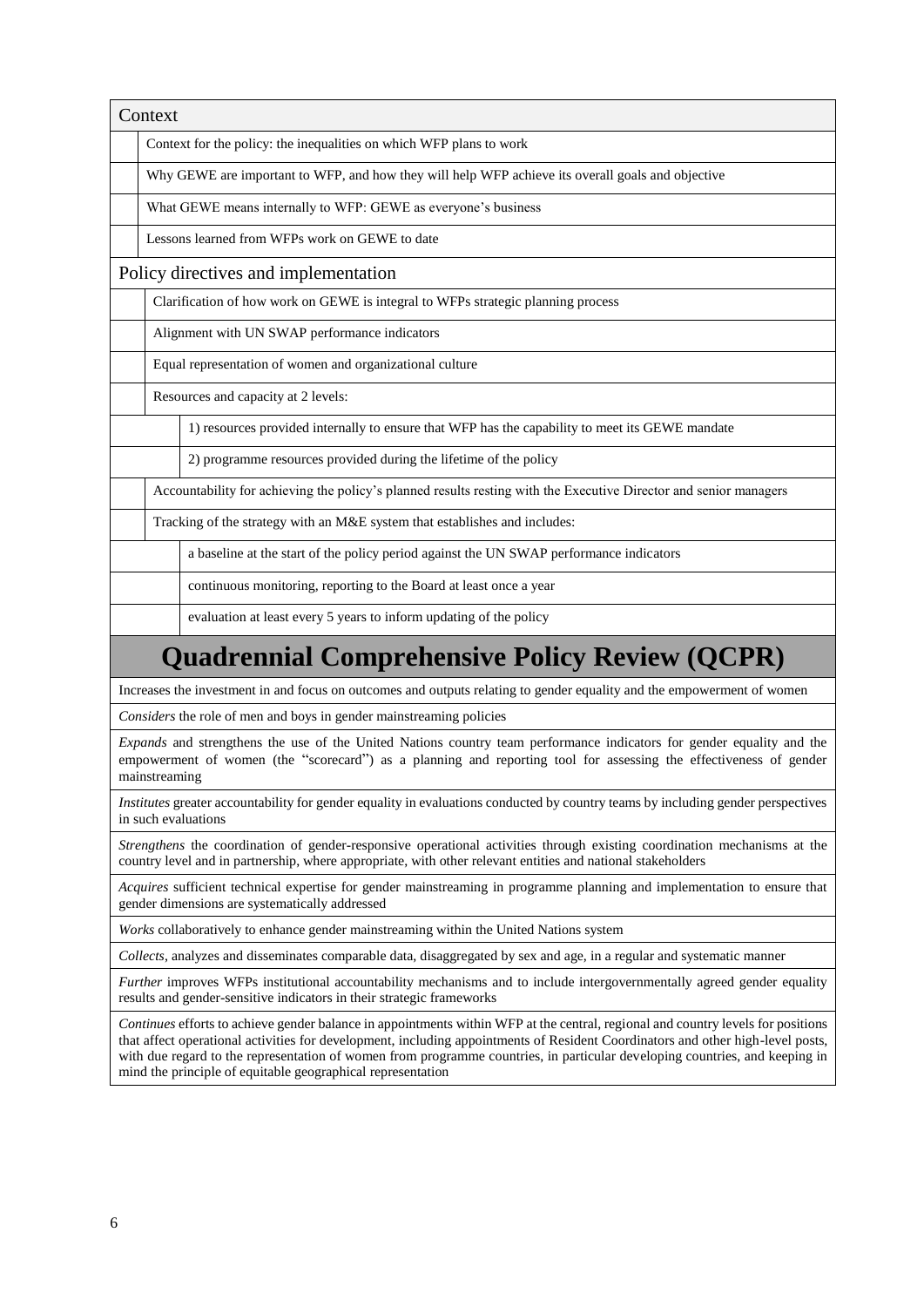# **UN SWAP**

Up-to-date GEWE policies and plans implemented, including gender mainstreaming and the equal representation of women

Specific senior-level mechanism in place for ensuring accountability for promoting GEWE

GEWE assessment integrated into core values and/or competencies for all staff, particularly those at and above level P4 or equivalent, including decision-making positions in all committees, missions and advisory bodies

System in place for recognizing excellent work promoting GEWE

### **Zero Hunger Challenge**

Incorporates the values/goals of the Zero Hunger Challenge. Particularly those for WFP's niche:

zero stunted children under 2 years of age

100% access to adequate food all year round

### **Fit for Purpose**

Gender as a cross-cutting theme requiring high-level attention across WFP

### **Post-2015 agenda**

Complies with the evolving goals of the post-2015 agenda

#### **Comparator agencies**

Takes into account the work, challenges, successes, best practices and momentum of comparator agencies

Is in line with Rome-based agency work on gender and food and nutrition security issues

### **Strategic Results Framework and Strategic Plan**

Creates an enabling environment for GEWE by mainstreaming gender across the Strategic Objectives

Establishes gender as a cross-cutting result and indicator in the Strategic Results Framework